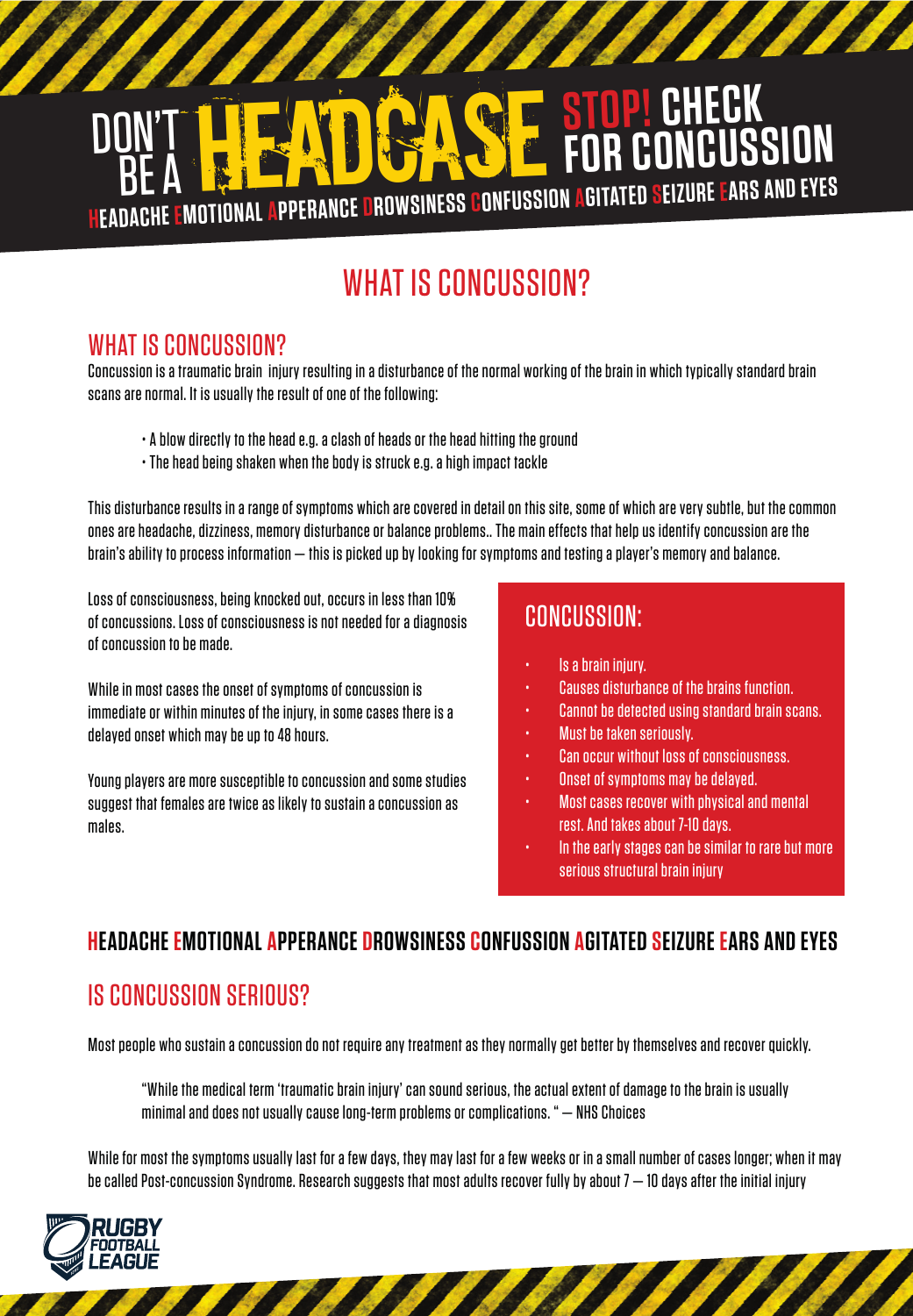During this recovery time however, the brain does appear to be more vulnerable and if another concussion is sustained during this time, the risk of more severe and prolonged symptoms is increased, especially in young players (see below). This is why it is so important to recognise concussion, remove the player immediately from play, and not allow them to return to play until their brain function has returned to normal and they have been medically cleared.

If managed correctly, concussion rarely has serious consequences, and full recovery can be expected. Most doctors would therefore argue that the physical benefits of taking part in contact sports outweigh the potential risks associated with concussion.

The other consideration is the importance of identifying rare but serious head injuries that may initially present in a similar way to concussion. This issue is considered further below.

### IS CONCUSSION DIFFERENT IN YOUNG PLAYERS?

In young players we do need to be more cautious. Because the child and adolescent brain is still developing there is particular concern that concussion can have more of an impact on the brain function, and another concussion occurring before recovery of the first results in prolonged symptoms that can have a significant impact on the child, especially on their education.

There are also reports that in extremely rare and as yet not fully understood cases, this subsequent concussion (if in close proximity to the first, particularly in the same game) may cause potentially FATAL rapid brain swelling.

#### YOUNG PLAYERS:

- Are more susceptible to concussion
- Take longer to recover Have more significant memory and mental processing issues.
- Are more susceptible to rare but potentially fatal complications of further concussions.

What is therefore of some concern is that research in young players sugests they frequently do not admit to being concussed and continue to play and train. Many are not aware that there were Regulations that required them to stand down from playing for a period and gain medical clearance before returning to play. Players must be encoura ed to be honest with themselves, coaching and medical staff for their own protection. Research shows that young players rely most on their coach for a ice and guidance on concussion. Coaches, and other adults involved in rugby league therefore have a pivotal role in educating young players about concussion, and in making sure it is managed properly.

#### CAN MORE SERIOUS CONDITIONS APPEAR LIKE CONCUSSION?

Although extremely rare in sport, a blow to the head (direct or indirect) may first appear to be concussion, when in fact there is something more serious going on; such as bleeding or swelling in or around the brain. Sometimes the symptoms of a more serious brain injury do not occur for several hours or days after the initial injury has taken place. If not recognised,

these injuries can have very serious consequences and can be fatal. To keep this in context, according to American data on fatal head injuries, the number of deaths in all sports added together resulting from head injury is lower than the number of deaths due to lightning strikes.

All players who are suspected of having concussion must therefore be assessed by a health care professional and children by a doctor. If there are any concerns about a more serious injury then the emergency services should be called to take the player to hospital immediately.